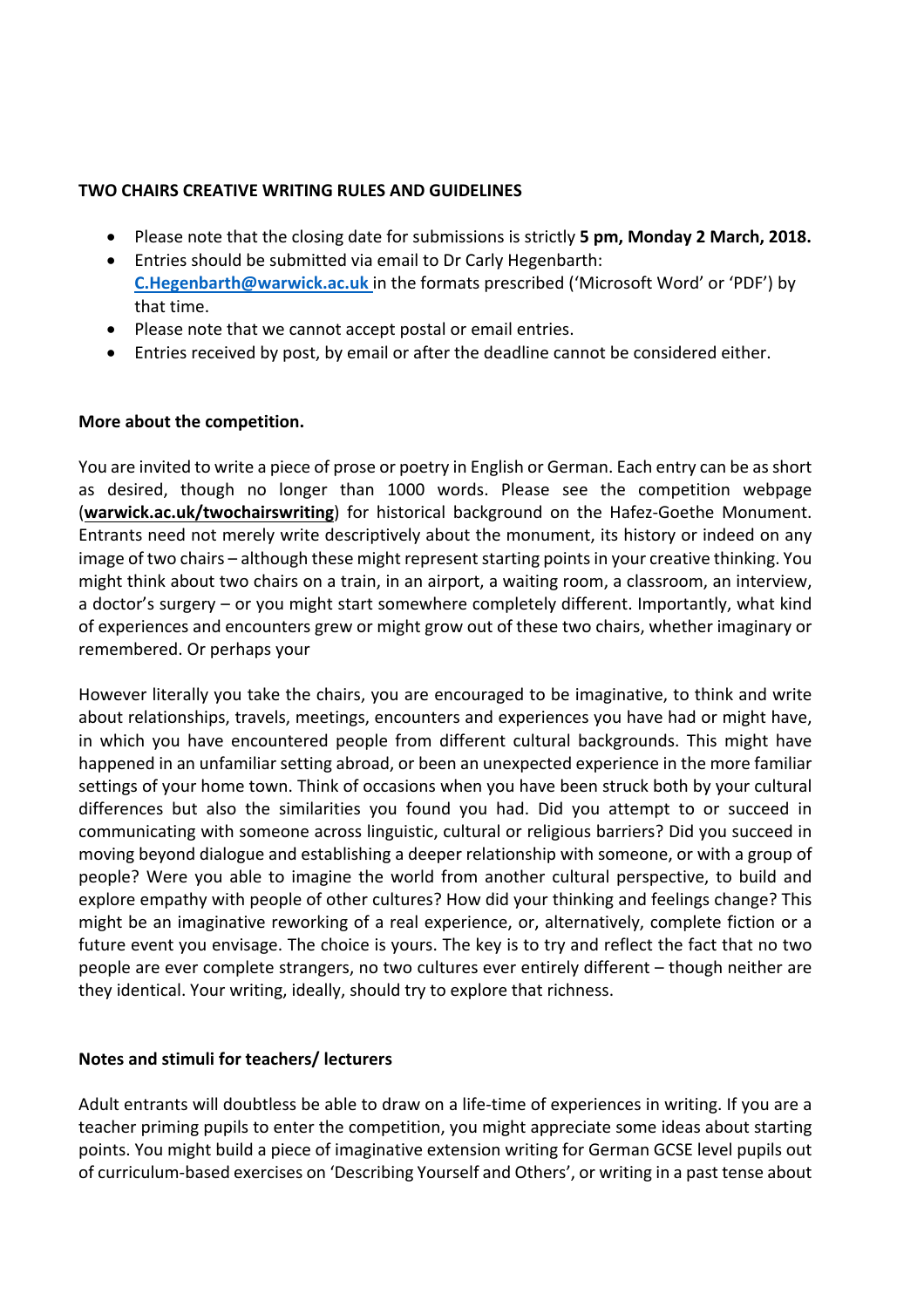a trip abroad. In 'A' Level German, the piece might be launched as part of one the various the modules on 'Multicultural Germany', or could be written in response to a set text, or film from the syllabus. At University level, the piece could be launched as a piece of language work (orally or written), a reflection on a 'year abroad' experience or, again, a reaction to a text or a film. Teachers of English working on creative writing projects are equally invited to muster entries by interested students. In the case of school's entries, please indicate the level of assistance given to any entrants in an accompanying email.

The judges will be looking, first and foremost, for original and imaginative treatments of the ideas underpinning the competition. Inventive and articulate use of language (vocabulary, description, the lyrical quality or 'sound' of language) will also play a role. For entries in German the judges will be also looking for linguistic accuracy and articulacy, though will take into account the age and linguistic competency of the entrants (especially for younger and non-native speaker entrants.)

# **The Prizes and Ceremony.**

There will be four prizes of £250 awarded: two for the best pieces in both English and German by an under-18 entrant, and two for the best pieces in both English and German by an adult (18 and over) entrant.

All entrants, in particular the winners, will be invited to a prize-giving ceremony to be held throughout the afternoon and early evening of **Wednesday 9<sup>th</sup> May** (further details to follow), at Oxford's beautiful **Holywell Music Rooms**. The panel of judges, all of whom are established poets, writers and translators in their own right, will perform live, and the winners will be invited to read their work to the audience. In addition, competition winners will be invited to take part in writing workshops led by the judges in one of the competition's two languages – these will take place in the course of the afternoon in the buildings of **New College, Oxford**. Further details will be released nearer to the date.

We will certainly undertake to pay economy-level UK travel costs for the four winners, and hope to be able to offer further financial assistance to allow unwaged and school entrants to attend in *greater numbers. More details on this will follow.*

#### **Please read the following guidelines carefully before entering the competition:**

1. Entries should be the work of the entrant(s) alone. Any additional assistance given by teachers or others should be noted in email accompanying the entry.

2. Texts should be written in English or German. Entrants may have either language as their mother tongue, or be bi-lingual.

3. Entrants should enter individually, not in groups and submit only one entry each.